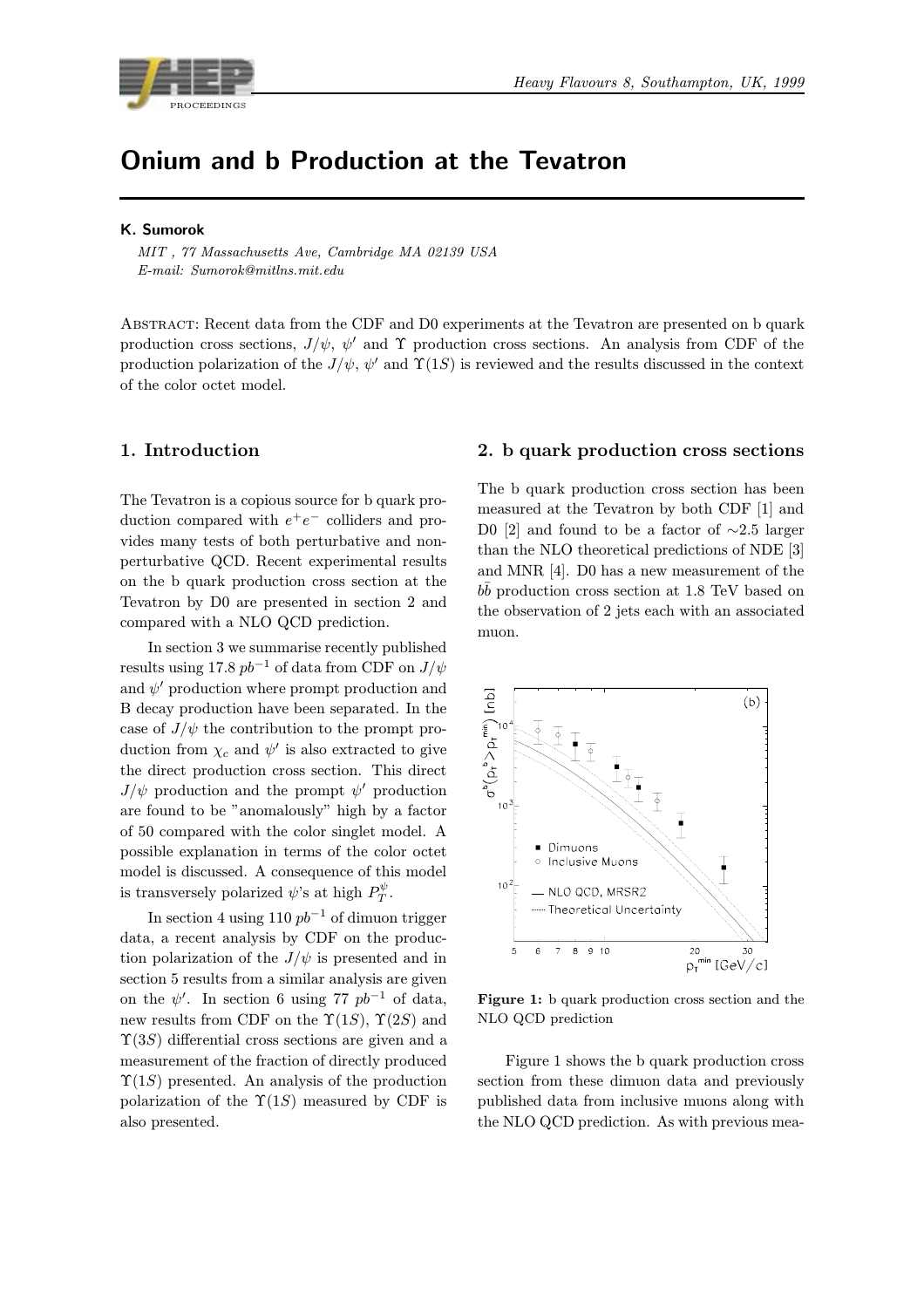surements the theory curve lies significantly below the data. By measuring both b and  $\bar{b}$  in an event it is possible to look at the angular correlation between the two muons and compare that with theory. Figure 2 shows the angular distribution  $\Delta\phi^{\mu\mu}$  for the two muons compared with the theory. Again the data show an excess above the NLO calculation but the shape is well reproduced. The LO prediction does not describe the data. This measurement complements previous published angular correlations in  $b\bar{b}$  jets [5] and  $\mu$ -jet [6] distributions by the UA1 and CDF experiments respectively.



**Figure 2:** The  $\Delta\phi^{\mu\mu}$  spectrum for  $b\bar{b}$  production compared to the NLO prediction (solid histogram) with the theoretical uncertainty (shaded area). Also shown is the LO prediction (dotted histogram).

## 3.  $J/\psi$  and  $\psi'$  Production

Measurements of the  $J/\psi$  and  $\psi'$  differential cross sections by CDF [7] separate the cross sections into those  $\psi$  mesons coming from b flavoured hadron production from those originating from a prompt production mechanism. This separation is made by reconstructing the decay vertex of the  $J/\psi$  and  $\psi'$  using the Silicon Vertex (SVX) detector of CDF. The fraction of  $J/\psi$  coming from b flavored hadron production was found to increase from 15% at 5 GeV/c up to near 40% at 18 GeV/c  $P_T^{J/\psi}$ . For  $\psi'$ , a similar increase is seen in the range from 5 to 14 GeV/c  $P_T^{\psi'}$ .

Figure 3 compares the differential cross sections of  $J/\psi$  and  $\psi'$  coming from B hadron decays with the NLO QCD calculation [3]. The b flavored hadron production differential cross sections are found to be higher than the theoretical prediction, for central value parameters, by a factor of approximately 2 to 4.



Figure 3: The differential cross section times branching ratio  $B(\psi \to \mu^+ \mu^-)$  for  $\psi$  mesons from b hadron decays

Figure 4 compares the differential cross sections of prompt  $J/\psi$  and  $\psi'$  and the theoretical predictions based on the color singlet model (CSM) [8]. The measured prompt production cross sections are also higher than the theoretical predictions based on the CSM by factors of  $\approx 6$  for  $J/\psi$  and  $\approx 50$  for the  $\psi'$  respectively.

The prompt production for  $J/\psi$  has three components, namely a feed-down from  $\chi_c$  production, a feed-down from  $\psi'$  and a pure direct component as in the  $\psi'$  production. CDF has measured the prompt  $J/\psi$  rate coming from  $\chi_c$ production to be  $(29.7 \pm 1.7 \pm 5.7)\%$  of the total prompt production [9]. This measurement is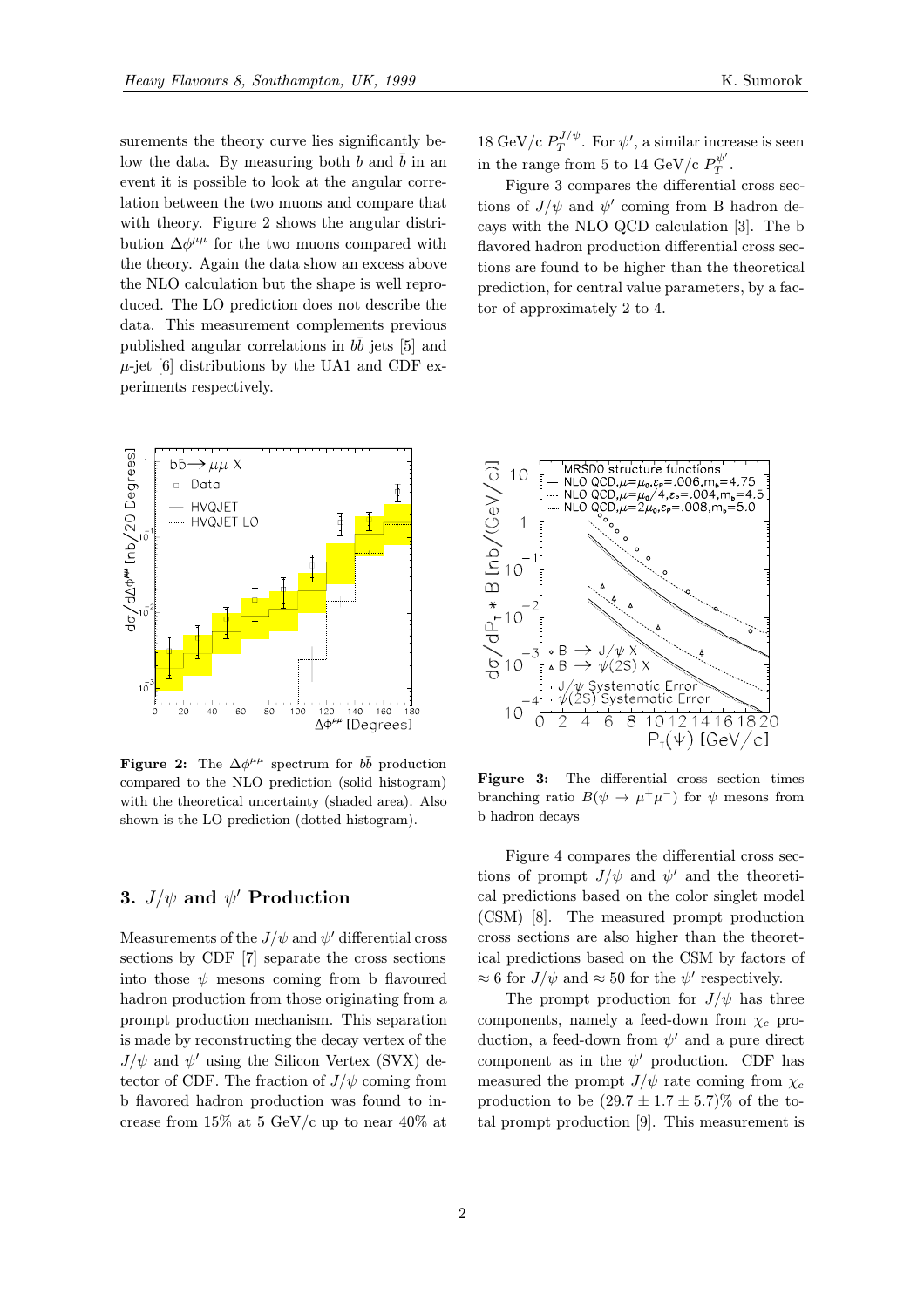

Figure 4: The differential cross section times branching ratio  $B(\psi \to \mu^+\mu^-)$  for prompt  $\psi$  mesons

made by looking for photon candidates above 1 GeV in association with the  $J/\psi \rightarrow \mu^+\mu^-$  decays and then looking at mass difference  $\Delta M =$  $M(\mu^+\mu^-\gamma) - M(\mu^+\mu^-)$ . From the measured  $\psi'$  production cross section the fraction of the prompt  $J/\psi$ 's feeding down from  $\psi'$  decays is calculated to be  $7 \pm 2\%$  at  $P_T^{J/\psi} = 5 \text{ GeV/c}$  to  $15 \pm 5\%$  at  $P_T^{J/\psi} = 18 \text{ GeV/c}$ . The fraction of directly produced  $J/\psi$ 's is  $64 \pm 6\%$  and is approximately independent of  $P_T^{J/\psi}$  between 5 and 18 GeV/c. Figure 5 shows the differential cross section of prompt  $J/\psi$  production including the different components.

Having separated out the the prompt  $J/\psi$ coming from  $\chi_c$ , both the direct prompt  $J/\psi$  and the  $\psi'$  production appear to be  $\approx 50$  times higher than CSM predictions. The solid curve in Figure 5 is the calculation for  $\chi_c \to J/\psi \gamma$  which includes contributions from the CSM and the Color Octet Model (COM) [10] and tends to be below the  $J/\psi$ data coming from  $\chi_c$  at lower  $P_T^{J/\psi}$ .

One of the theoretical models which tries to explain this anomalous production is the COM [11]. The model raises the prompt production



Figure 5: The differential cross sections of prompt  $J/\psi \to \mu^+\mu^-$  as a function of  $P_T^{J/\psi}$ . The dashed curve is the CSM calculation for  $J/\psi$  production and solid curve is the calculation of  $\chi_c \to J/\psi \gamma$ 

cross section by including color-octet  $c\bar{c}$  states in the fragmentation process. Figure 6 shows the differential cross section for  $\psi' \to \mu^+ \mu^-$  fitted to these production mechanisms. The singlet term has a  $1/P_T^8$  dependence, the terms  ${}_{.8}^{1}S_0^{(8)}$  and  ${}^{3}P_0^{(8)}$  a  $1/P_T^6$  dependence and the  ${}^{3}S_1^{(8)}$  term a  $1/P_T^4$ . This latter term, which fragments from a single gluon in production, is seen to dominate at high  $P_T$ . A single gluon is transverely polarized and it is predicted that this polarization is transferrd to the  $J/\psi$  or  $\psi'$ .

A consequence of this mechanism is that the direct prompt  $J/\psi$  and the  $\psi'$  will approach 100% transverse polarization at leading order in  $\alpha_s$  and transverse momenta  $P_T$  for  $P_T^2 \gg m_c^2$  where  $m_c$ is the charm quark mass [12]. Observation of such a polarization would therefore be an indication of the color-octet fragmentation mechanism. In addition, knowledge of the polarization would help decrease the systematic uncertainties on the acceptance of  $\psi$  decays hence improving the measurement of cross sections.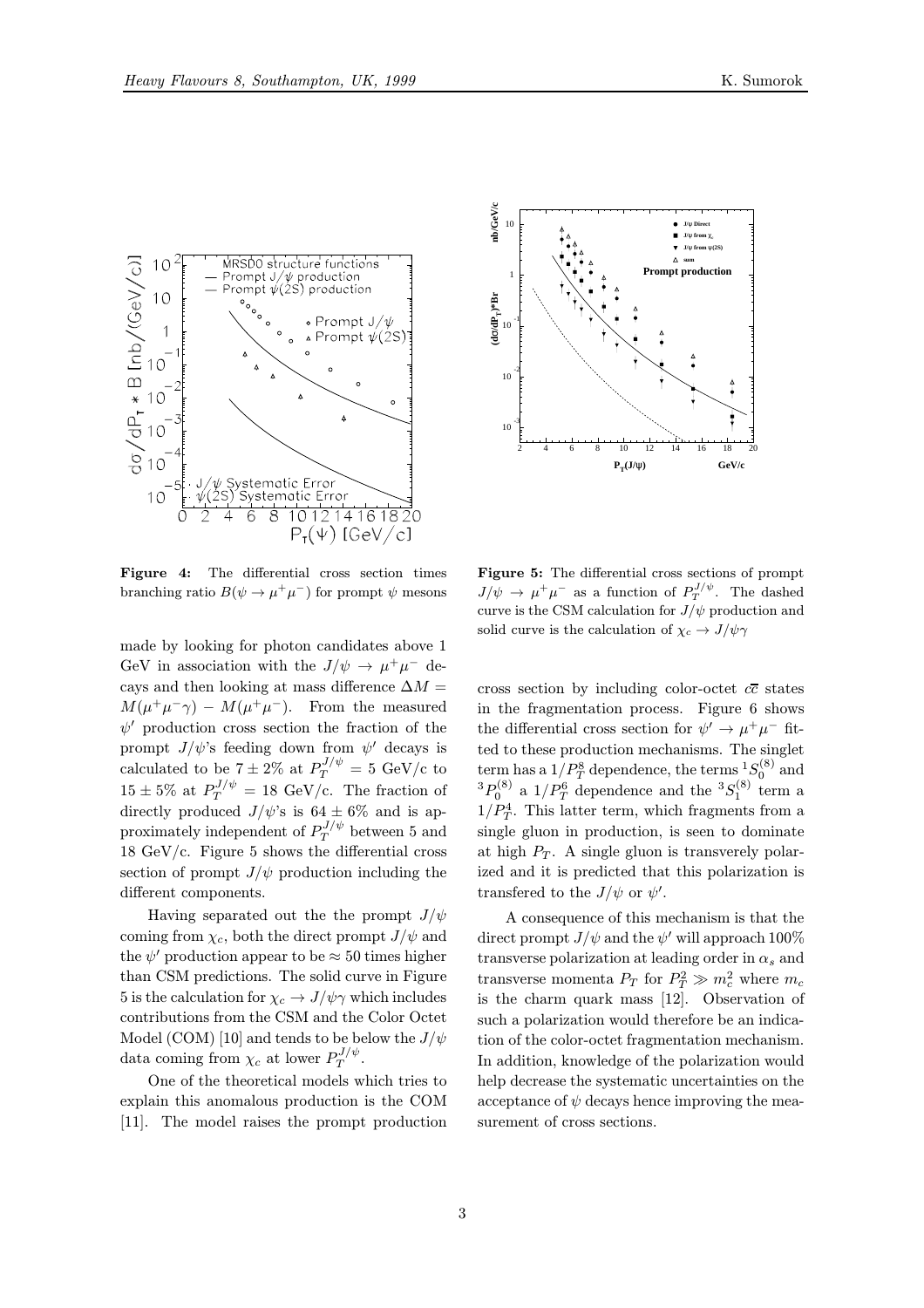

Figure 6: Fitted COM prediction to the differential cross section for  $\psi' \to \mu^+\mu^-$ 

## 4. Measurement of Production Polarization of  $J/\psi$

For this study CDF uses the Run I data sample corresponding to 110  $pb^{-1}$  integrated luminosity. Events were selected with dimuon triggers. The dimuon mass plot (not shown), exhibits a clear  $J/\psi$  peak with a signal to background ratio (S/B) of approximately 20 and a mass resolution varying from 15 MeV/ $c^2$  at 4 GeV/c  $P_T^{J/\psi}$  to 30  $\text{MeV}/c^2$  at 20 GeV/c  $P_T^{J/\psi}$ . Figure 7 shows the helicity basis frame in which the  $z$  axis is defined as along the  $J/\psi$  direction in the overall center of mass (Lab. frame) and the y axis is the production plane normal. The angle  $\theta$  is given by the direction of the  $\mu^+$  with respect to the  $J/\psi$ direction in the  $J/\psi$  center of mass frame. The normalized angular distribution  $I(\theta)$  is given by

$$
I(\theta) = \frac{3}{2(\alpha+3)}(1+\alpha\cos^2\theta). \tag{4.1}
$$

Unpolarized  $J/\psi$  would have  $\alpha = 0$  whereas  $\alpha =$ 1 and -1 correspond to fully transverse and longitudinal polarizations respectively. Experimentally the angular distribution  $I(\theta)$  is severely cut by the acceptance as  $|cos\theta|$  approaches 1.0 due to the  $P_T$  cut on the muons in the Lab. frame. The value of  $\alpha$  is extracted by a  $\chi^2$  fitting method

whereby Monte Carlo dimuon events are generated and passed though the experimental acceptance and compared with the background subtracted angular distribution.



Figure 7: Sketch showing the coordinate system in the helicity frame.

In order to extract the polarization parameter for prompt  $J/\psi$  production, we need to separate the prompt component from the B decay component. The proper decay length,  $ct$ , is related to the  $J/\psi$  decay length  $L_{xy}$  as follows:

$$
ct = \frac{M_{J/\psi} L_{xy}}{F_c P_T^{J/\psi}}
$$
(4.2)

where  $M_{J/\psi}$  is the reconstructed  $J/\psi$  mass. The decay length  $L_{xy}$  is measured in the transverse plane of the CDF detector with the SVX. The factor  $F_c = 2.44xe^{-1.18P_T^{J/\psi}} + 0.84$  is an average correction factor obtained from Monte Carlo studies to account for the fact that we use the  $J/\psi$   $P_T$  instead of the B  $P_T$ .

Figure 8 shows the fitted ct distribution of the  $J/\psi$ 's to get the relative fractions of pure prompt and B decay in different ct bins. The total B decay fraction is also measured. Dividing the data into short and long lived regions it can be seen that the prompt decays dominate the short-lived region and the B decays dominate the long-lived region. For extracting  $\alpha$ , the data are divided into 7  $P_T$  and 3 subsamples; SVX short-lived  $-0.1 \le ct \le 0.013$  cm; SVX longlived  $0.013 \le ct \le 0.3$  cm and CTC (Central Tracking Chamber) where the SVX information on the muons was missing. In each subsample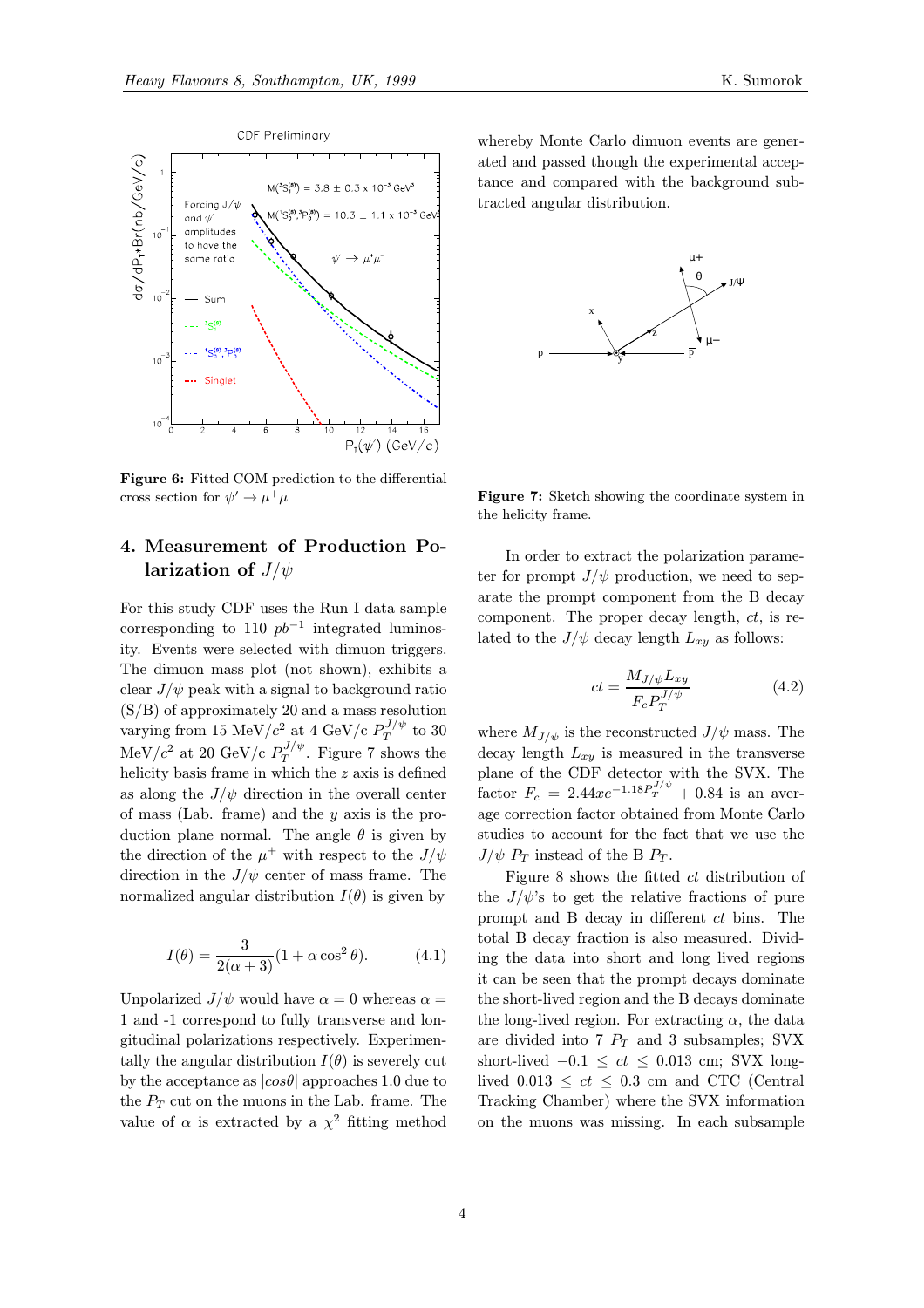

**Figure 8:** Measured *ct* distribution of  $J/\psi$ 's showing the fitted prompt and B decay components

the  $\cos\theta$  distribution was fitted to a sum of 2 angular distributions, (equation 4.1), with parameters  $\alpha^P$  and  $\alpha^B$  corresponding to prompt and B decay production respectively. The relative fraction of each distribution was known from the fits to the  $ct$  distributions and in the case of the CTC subsample the total fitted  $B$  fraction from the  $ct$ fits was used. Figure 9 shows an example of fitted  $cos\theta$  distributions in the  $P_T^{J/\psi}$  12-15 GeV/c bin. The effect of the acceptance on the angular distribution is clearly seen.

Figure 10 shows the fitted values of  $\alpha^P$  and  $\alpha^B$  as a function of  $P_T^{J/\psi}$  in the range 4 to 20 GeV/c. The error bars include estimates of the systematic errors which in general are small compared with statistical errors. The prompt polarization  $\alpha^P$  is seen to rise above 6 GeV/c  $P_T^{J/\psi}$ but is then seen to fall so that at high  $P_T^{J/\psi}$  it is consistent with zero. The value of  $\alpha^B$  is consistant with zero over the full  $P_T^{J/\psi}$  range. It should be noted here that the fraction of directly produced  $J/\psi$ 's in the prompt sample is approximately 64% as discussed in Section 3.



Figure 9: Example of fitted  $cos\theta$  distributions in the  $P_T^{J/\psi}$  12-15 GeV/c bin



**Figure 10:** Fitted  $J/\psi$  polarizations for the prompt and B decay components in the  $P_T^{J/\psi}$  range 4 to 20 GeV/c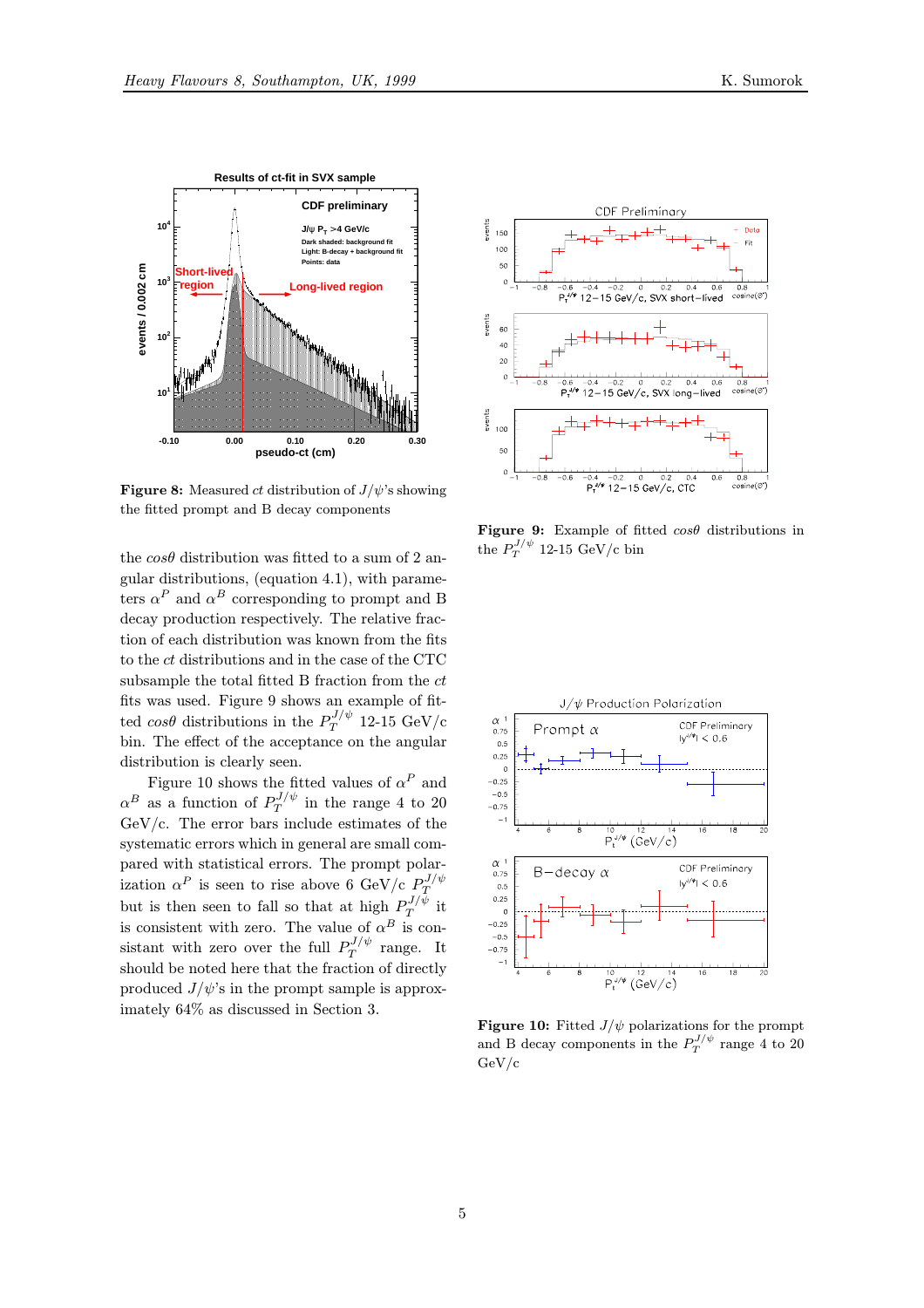## 5. Measurement of Production Polarization of  $\psi'$

The data samples used in this study by CDF were dimuon triggers from Run I with an integrated luminosity of 110  $pb^{-1}$ . Both muons were required to be measured in the SVX detector and the  $P_T$  of the dimuon system was required to be above 5.5 GeV/c. Figure 11 shows the dimuon mass spectrum from 3.45 to 3.9 GeV/ $c^2$  which shows a clear peak of  $1776 \pm 62$  signal  $\psi'$  events. In a  $3\sigma$  mass window around the  $\psi'$  mass the signal to background ratio is  $1.05 \pm 0.04$ .



Figure 11:  $\psi'$  mass distribution. The fit is a Gaussian with a linear background.

The data were divided into 3  $P_T$  bins and 2 subsamples based on the  $\psi'$  ct distribution. The low ct region  $-0.1 \le ct \le 0.01$  cm is prompt enriched whereas the high ct region  $0.01 \le ct \le 0.3$ cm is dominated by B decays. The numbers of events as a function of  $|cos\theta|$  are obtained by fitting the mass distributions with a Gaussian and a linear background. In each subsample the  $|cos\theta|$  distribution was fitted to a sum of 2 angular distributions with parameters  $\alpha^P$  and  $\alpha^B$ corresponding to prompt and B decay production respectively. The relative fraction of each distribution was known from the fits to the ct distributions. An example of the fitted angular distributions obtained are shown in Figure 12 for the prompt enriched sample for the 3  $P_T^{\psi'}$  ranges

5.5-7, 7-9, 9-20  $\text{GeV/c}$  and the combined sample 5.5-20 GeV/c respectively.



Figure 12: The fitted  $|cos\theta|$  distributions for the prompt enriched region

Figure 13 shows the fitted values of  $\alpha^P$  as a function of  $P_T^{\psi'}$  in the range 5.5 to 20 GeV/c. The curve is the expected polarization from the COM [12] which is seen to be above the data at high  $P_T$  but only by 2 standard deviations.



Figure 13: The fitted  $\psi'$  polarizations for the prompt component in the  $P_T^{\psi'}$  range 5.5 to 20 GeV/c. The curve is the expected polarization from the COM [12]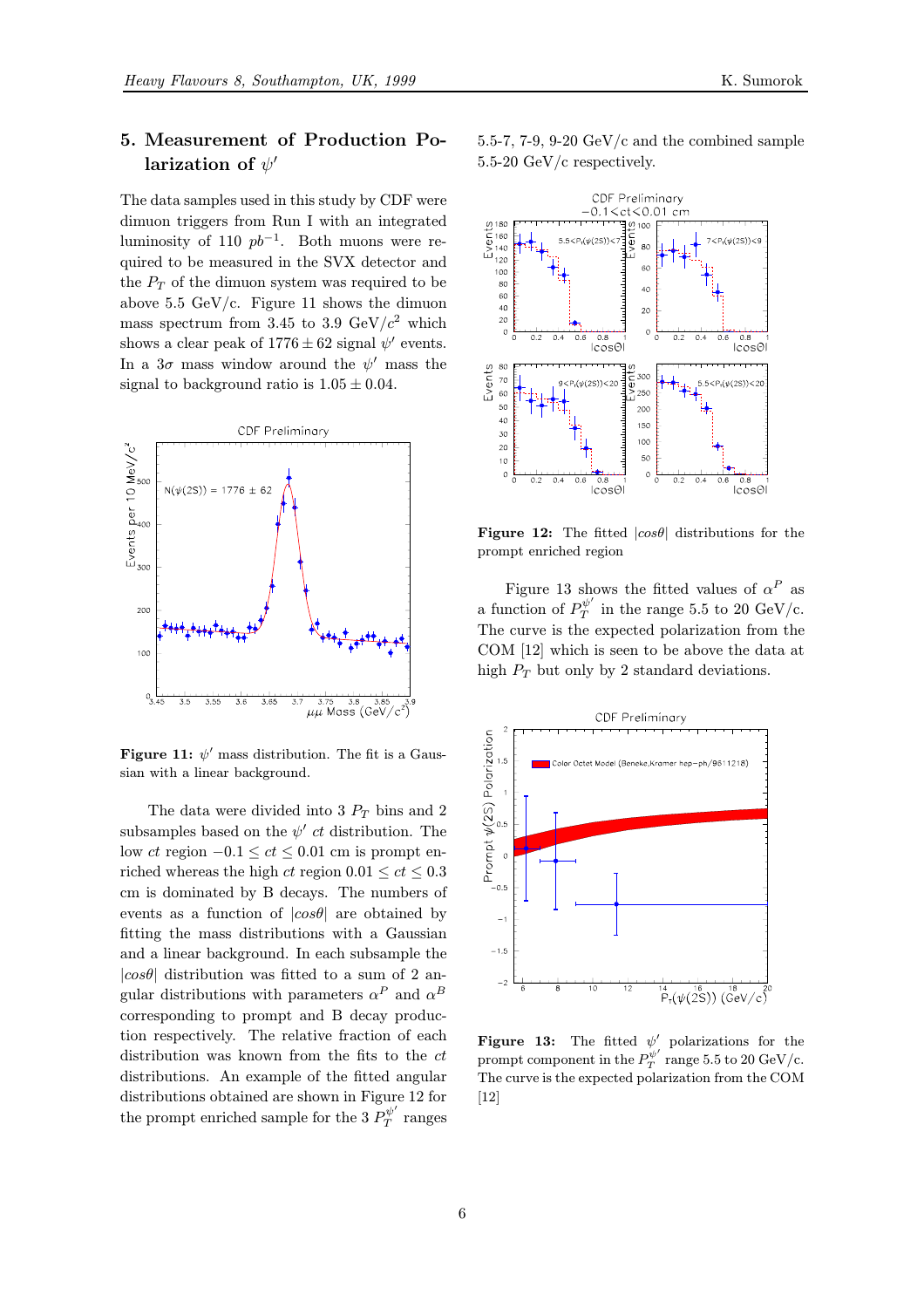Figure 14 shows the fitted values of  $\alpha^B$  as a function of  $P_T^{\psi'}$  in the range 5.5 to 20 GeV/c. Here there are no predictions by theory but the data have large statistical errors and no clear statement is possible.



Figure 14: The fitted  $\psi'$  polarizations for the B decay component in the  $P_T^{\psi'}$  range 5.5 to 20 GeV/c.

## 6. Υ Production Measurements

CDF has previously published results on Υ production based on 16.6  $pb^{-1}$  of dimuon triggers [13]. Preliminary measurements based on ∼77  $pb^{-1}$  of dimuon trigger data collected during Run Ib are presented here. Figure 15 shows the dimuon mass spectrum from 8.8 to 11.2 GeV/ $c^2$  and the peaks for the  $\Upsilon(1S)$ ,  $\Upsilon(2S)$  and  $\Upsilon(3S)$  are clearly visible. The number of events in each peak is obtained by fitting the distribution to a sum of Gaussians and a quadratic background.

This mass distribution is then fitted as a function of the dimuon  $P_T$  in order to extract the differential cross sections. Account is taken of the change in mass resolution and the detector acceptance as function of  $P_T$  using a Monte Carlo. Figure 16 shows the resulting  $\Upsilon(1S)$  differential cross section. The Monte Carlo correction assumes that the  $\Upsilon(1S)$  is produced unpolarized. This assumption is shown to be justified below. The error bars represent the statistical error plus the systematic errors added in quadrature. Figures 17 and 18 show the differential cross sections for the  $\Upsilon(2S)$  and  $\Upsilon(3S)$  respectively. For these cross sections an additional systematic error has been computed by varing the production polarization using transverse and longitudinal Monte Carlo samples. This error is found to be less than the statistical error. Again, the error bars represent the statistical error plus the systematic errors added in quadrature. All three differential cross sections have a similar shape with a turn over at small  $P_T$  consistant with the production of a heavy meson. Figure 19 shows each differential cross normalised by its own cross section

plotted on one graph. There is a slight indication that the  $\Upsilon(2S)$  and  $\Upsilon(3S)$  differential cross sections are stiffer at higher  $P_T$  than that of the  $\Upsilon(1S)$ . In section 3 we showed that CDF has mea-

sured the relative fractions of directly produced  $J/\psi$ 's, prompt  $J/\psi$ 's from  $\chi_c$  decays and  $\psi^{\prime}$ 's and  $J/\psi$ 's from B decays. For  $\Upsilon(1)$  production there will be contributions from higher mass  $\Upsilon$  states and  $\chi_b$  decays.



Figure 15: The dimuon invariant mass distribution in the Υ mass region.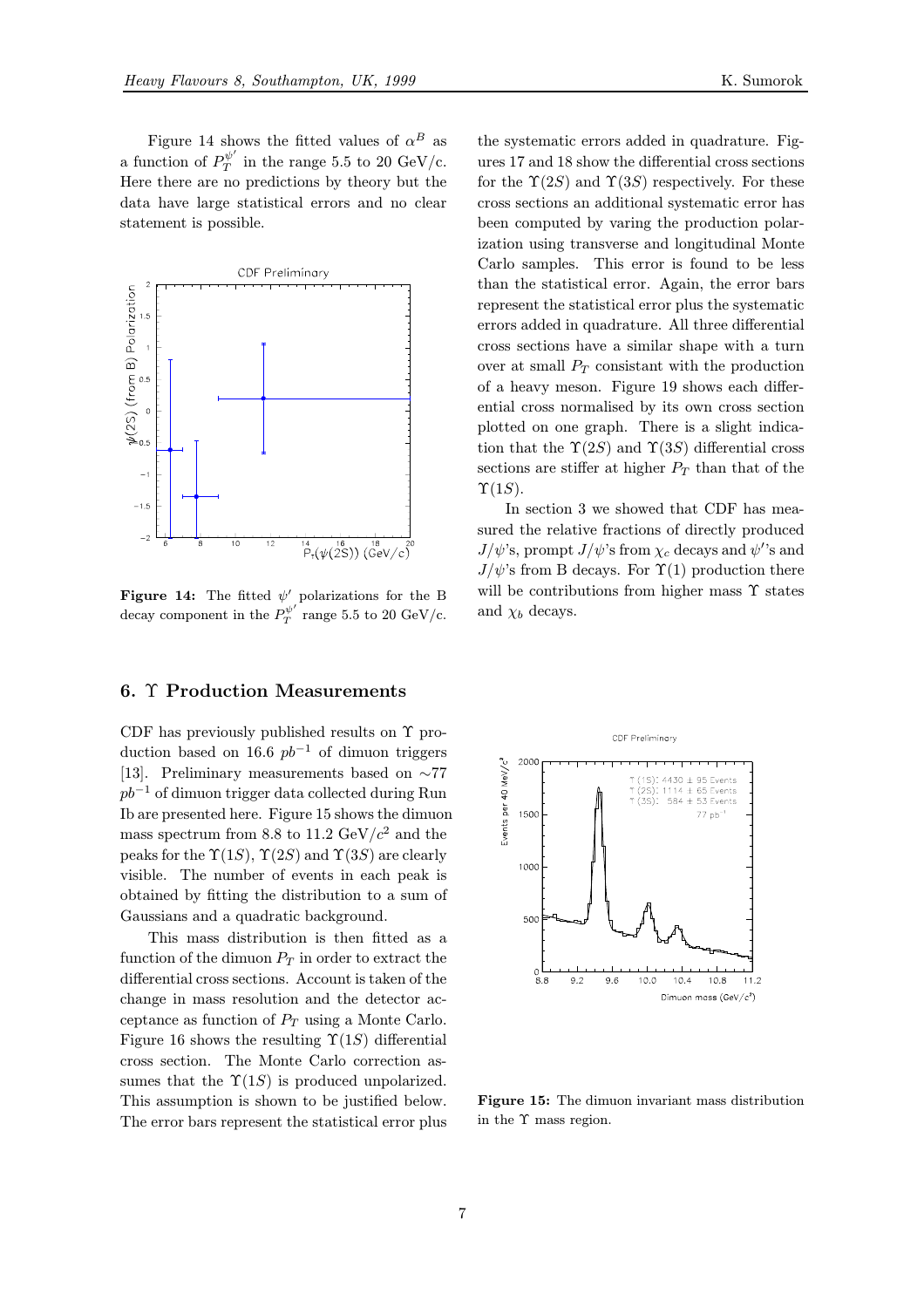



Figure 16: The differential cross section times  $Br(\Upsilon \to \mu^+ \mu^-)$  for  $\Upsilon(1S)$  production.

Figure 18: The differential cross section times  $Br(\Upsilon \to \mu^+ \mu^-)$  for  $\Upsilon(3S)$  production.



Figure 17: The differential cross section times  $\text{Br}(\Upsilon\to \mu^+\mu^-)$  for  $\Upsilon(2S)$  production.



Figure 19: The normalised differential cross sections for  $\Upsilon(1S)$ ,  $\Upsilon(2S)$  and  $\Upsilon(3S)$ .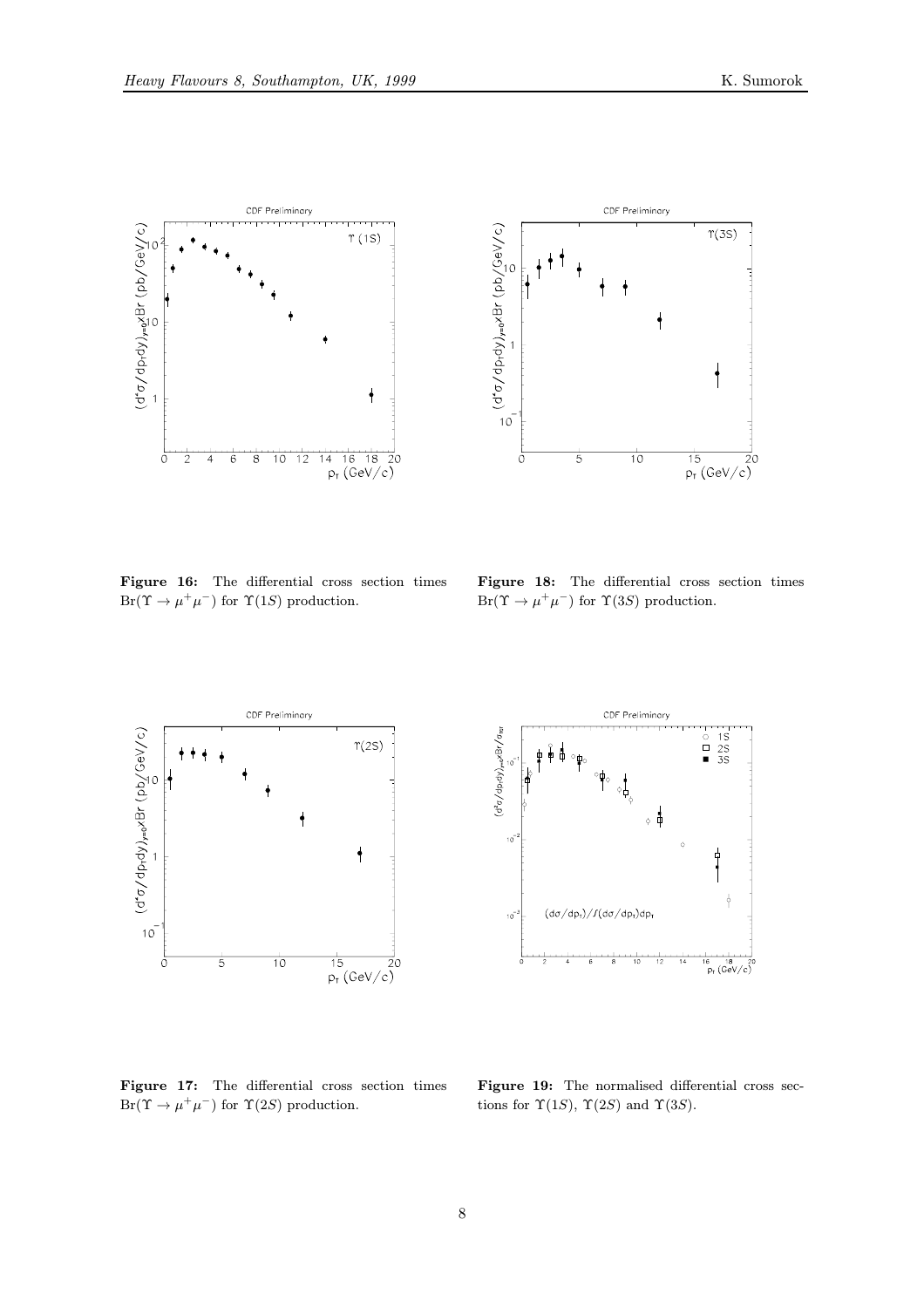

Figure 20: The mass difference  $\Delta M = M(\mu + \mu^+)$   $M(\mu + \mu^-)$  for  $D^{\Upsilon} > 8.0$  CeV/s and  $M(\mu^+\mu^-\gamma) - M(\mu^+\mu^-)$  for  $P_T^{\Upsilon} > 8.0$  GeV/c and photon candidates above 0.7 GeV.

CDF has searched for the radiative decays of  $\chi_b$  and see evidence for  $\chi_b(1P) \to \Upsilon(1S)\gamma$  and  $\chi_b(2P) \rightarrow \Upsilon(1S)\gamma$  at relatively high  $P_T$ . Photon candidates above 0.7 GeV are combined with dimuons in the  $\Upsilon(1S)$  signal region with  $P_T^{\Upsilon}$  > 8.0 GeV/c. Figure 20 shows the mass difference  $\Delta M = M(\mu^+\mu^-\gamma) - M(\mu^+\mu^-)$ . The background shape is obtained from a Monte Carlo that uses real  $\Upsilon(1S)$  as input and generates photons from charged tracks in the event assuming them to be  $\pi^0$ ,  $\eta$  or  $K_s$  in an appropriate ratio. Two peaks above background associated with the decays  $\chi_b(1P) \to \Upsilon(1S)\gamma$  and  $\chi_b(2P) \to \Upsilon(1S)\gamma$ are seen. From these peaks the fractions of  $\Upsilon(1S)$ with  $P_T^{\Upsilon} > 8.0 \,\mathrm{GeV/c}$  are determined to be  $(26.7\pm$  $6.9 \pm 4.3\%$  and  $(10.8 \pm 4.4 \pm 1.3)\%$  respectively.

A simulation of the decays  $\Upsilon(2S) \to \Upsilon(1S) \pi \pi$ gives the fraction of  $\Upsilon(1S)$  with  $P_T^{\Upsilon} > 8.0 \text{ GeV/c}$ from  $\Upsilon(2S)$  as  $(10.7 \pm 2.5 \pm \frac{17.4}{-4.3})\%$ . The contribution from  $\Upsilon(3S)$  is assumed to be negligible. Subtracting the contribution from  $\chi_b$ 's and Y's the fraction of directly produced  $\Upsilon(1S)$ 's is found to be  $(51.8 \pm 8.2 \pm^{+9.0}_{-6.7})\%$  for  $P_T^{\Upsilon} > 8.0 \text{ GeV/c}.$ 

CDF has performed a polarization analysis on the  $\Upsilon(1S)$  data in a similar manner to that on the  $J/\psi$  without the complication of separating the prompt and B decays. All Υ's are produced promptly and it is not possible to separate out



Figure 21: Fitted background subtracted  $cos\theta$  distribution for the  $\Upsilon(1S)$  in the range  $2 < P_T^{\Upsilon} < 20$ GeV/c.

the directly produced decays. The  $\cos\theta$  distribution for  $|y_T|$  < 0.4 and 2 <  $P_T^{\Upsilon}$  < 20 GeV/c is shown in figure 21.

The angular distribution is not as truncated by the acceptance at large  $|cos\theta|$  because of the high mass of the  $\Upsilon$  relative to the  $P_T$  cuts on the decaying muons. In this case the longitudinal fraction  $\Gamma_L/\Gamma$  is measured to be  $(0.37\pm0.04)$ . This is given in terms of the usual polarization parameter  $\alpha$  as  $\Gamma_L/\Gamma = (1 - \alpha)/(3 + \alpha)$  from which  $\alpha = -0.08 \pm 0.09$  is calculated. Restrict- $\log\,{\rm the}\,P_T^{\Upsilon}$  to be in the range  $8\!< P_T^{\Upsilon} < 20\,{\rm GeV/c}$ yields a value of  $\Gamma_L/\Gamma=0.32\pm0.11$  which corresponds to a value of  $\alpha = 0.03 \pm 0.25$ . Hence the Υ is unpolarized also at the higher values of the  $P_T^{\Upsilon}$ . This result probably does not contradict the predictions of the COM as transverse polarization is only expected to be large at transverse momenta  $P_T$  for  $P_T^2 \gg m_q^2$  where  $m_q$  in this case is the b quark mass [12].